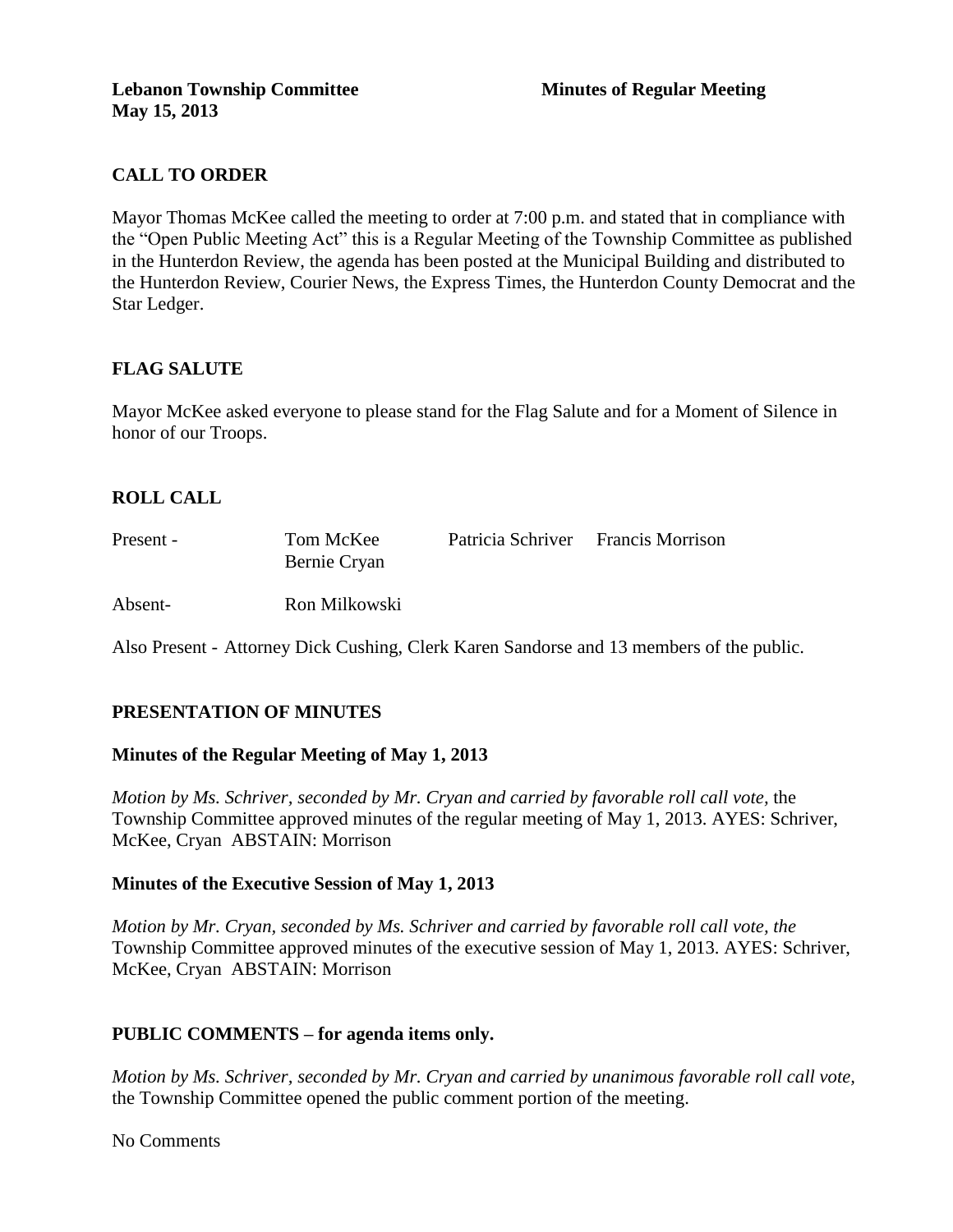LTCM 05/15/2013 Page 2 of 8

*Motion by Mr. Cryan, seconded by Ms. Schriver and carried by unanimous favorable roll call vote,* the Township Committee closed the Public comment portion of the meeting.

### **ORDINANCE**

### **Public Hearing**

#### **Ordinance No. 2013-07- To Include Ordinances Inadvertently Omitted From Recodification**

*Motion by Mr. Cryan, seconded by Ms. Schriver and carried by unanimous favorable roll call vote,* the public hearing for Ordnance No. 2013-07 was opened.

There were no comments from the public*.*

*Motion by Ms. Schriver, seconded by Mr. Cryan and carried by unanimous favorable roll call vote,* the public hearing for Ordinance No. 2013-07 was closed.

*Motion by Ms. Schriver, seconded by Mr. Cryan and carried by unanimous favorable roll call vote,*  the Township Committee adopted Ordinance No. 2013-07 as written below.

# TOWNSHIP OF LEBANON COUNTY OF HUNTERDON ORDINANCE NO. 2013-07 AN ORDINANCE AUTHORIZING THE ACQUISITION OF REAL PROPERTY KNOWN AS A PORTION OF BLOCK 64, LOT 7.03 ON THE TAX MAP OF THE TOWNSHIP OF LEBANON

WHEREAS, the Township of Lebanon has determined that a portion of the property known as Block 64, Lot 7.03 (hereinafter, the Property), is needed by the Township for a public purpose; and

WHEREAS, the Township of Lebanon wishes to engage in the process of negotiating with the owners of the Property to acquire a fee simple interest in a portion of said block and lots;

NOW, THEREFORE, BE IT ORDAINED by the Township Council of the Township of Lebanon, in the County of Hunterdon and State of New Jersey, as follows:

1. That the acquisition of a fee simple real property interest in a portion of Block 64, Lot 7.03, as approximately described by Schedule A attached hereto, is hereby authorized by purchase or should it become necessary, by condemnation. The actual metes and bounds description of the Property will be in accordance with a survey to be prepared on behalf of the Sellers.

2. That the Township shall pay for all surveys, preparation of documents or other submissions relating to this acquisition and to a proposed lot line adjustment/minor subdivision required to effect this transaction.

3. That the Township may assign its obligations and liabilities under any Contract entered into with the Owners to the Lebanon Township Fire Department.

BE IT FURTHER ORDAINED that the Mayor, Clerk of the Township, Township Treasurer, and any other proper official of the Township be and each of them is hereby authorized and directed to execute and deliver any and all documents and instruments and to do and cause to be done any and all acts and things necessary or proper for carrying out the transactions contemplated by this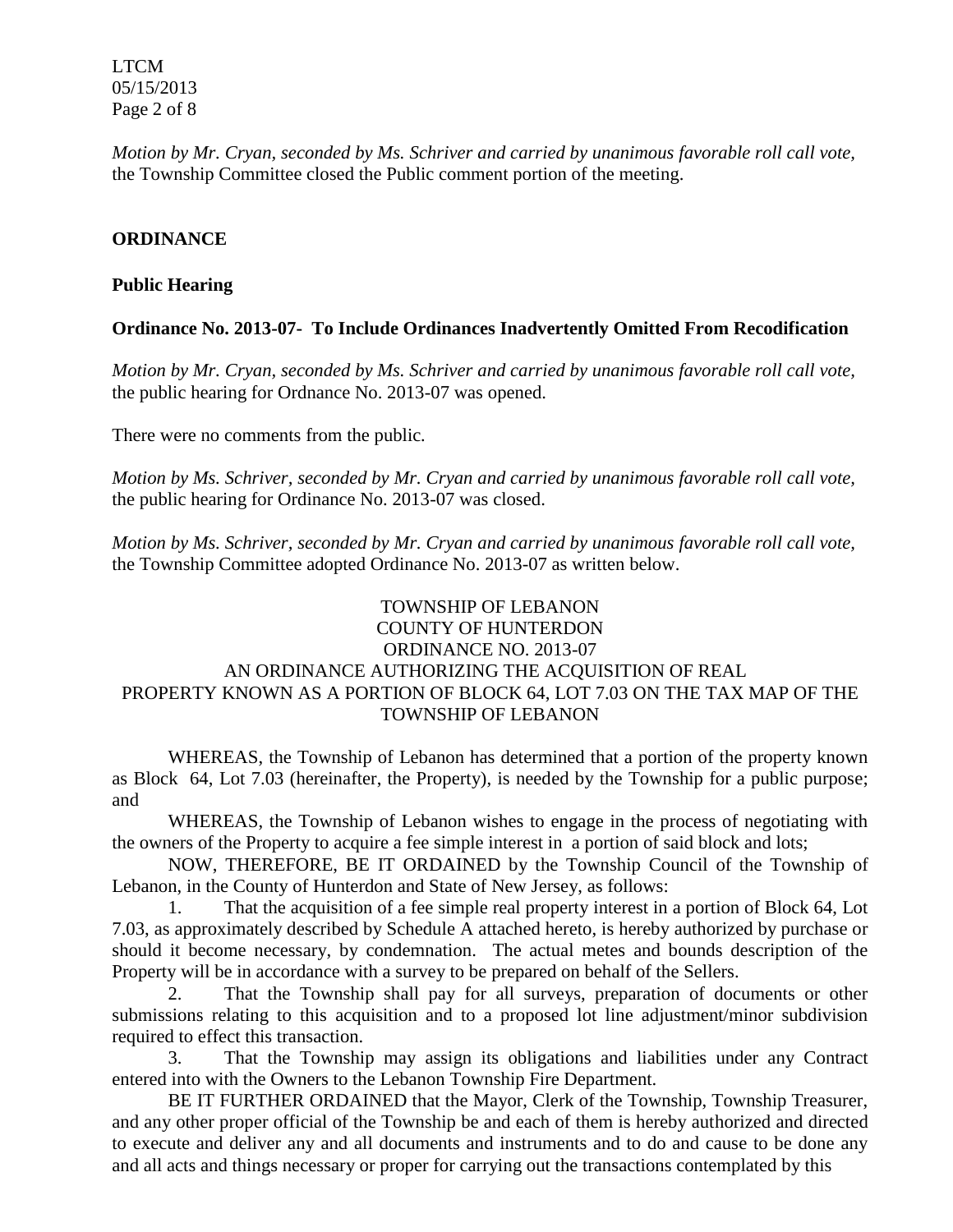LTCM 05/15/2013 Page 3 of 8

#### Ordinance; and

BE IT FURTHER ORDAINED that an Ordinance previously adopted authorizing the acquisition of the Property is hereby repealed and replaced by this Ordinance; and

BE IT ORDAINED that this Ordinance shall take effect immediately upon publication following final passage and the filing of a copy thereof with the Planning Board of the County of Hunterdon.

# **RESOLUTION**

#### **Resolution No. 55-2013 – Supporting Sustainable State Funding for Preservation**

*Motion by Ms. Schriver, seconded by Mr. Cryan and carried by unanimous favorable roll*  call vote, the Township Committee approved Resolution No. 55-2013 as written below.

> TOWNSHIP OF LEBANON COUNTY OF HUNTERDON STATE OF NEW JERSEY RESOLUTION NO. 55-2013

Resolution supporting Sustainable State Funding for Preservation and Stewardship Of Open Space, Parks, Farmland and Historic Sites in New Jersey

WHEREAS, New Jersey has a long and successful history of preserving open space, parks farmland, and historic sites; and

WHEREAS, the Green Acres program has helped to preserve over 650,000 acres of land and supported more than 1,100 park development projects over the past 50 years, and the state Agricultural Development Committee has preserved 200,000; and

WHEREAS, all remaining funds for these programs under the Green Acres, Water supply and Floodplain Protection, Farmland and Historic Preservation Bond Act of 2009 were fully allocated by the end of 2012; and

WHEREAS, municipalities across the Garden State have been direct beneficiaries of, and partners to, these critical state preservation programs; and

WHEREAS, substantial unmet needs remain for additional land and water protection, park development, and farmland and historic preservation, for the health and welfare of all our communities and residents; and

WHEREAS, it is imperative that a sustainable state funding source be established in order to sustain open space, farmland, and historic preservation beyond the 2009 Bond Act;

NOW, THEREFORE, BE IT RESOLVED, that the Township of Lebanon hereby expresses support for the establishment of a state funding source for these purposes; and

BE IT FURTHER RESOLVED, that a copy of this resolution be transmitted to the New Jersey State League of Municipalities, State Senator Mike Doherty, Assemblymen John DiMaio and Erik Peterson, the members of the Senate Environment and Energy Committee, the Assembly Environment and Solid Waste Committee, the Commissioner of the Department of Environmental Protection, the New Jersey Secretary of Agriculture and the Governor of the State of New Jersey.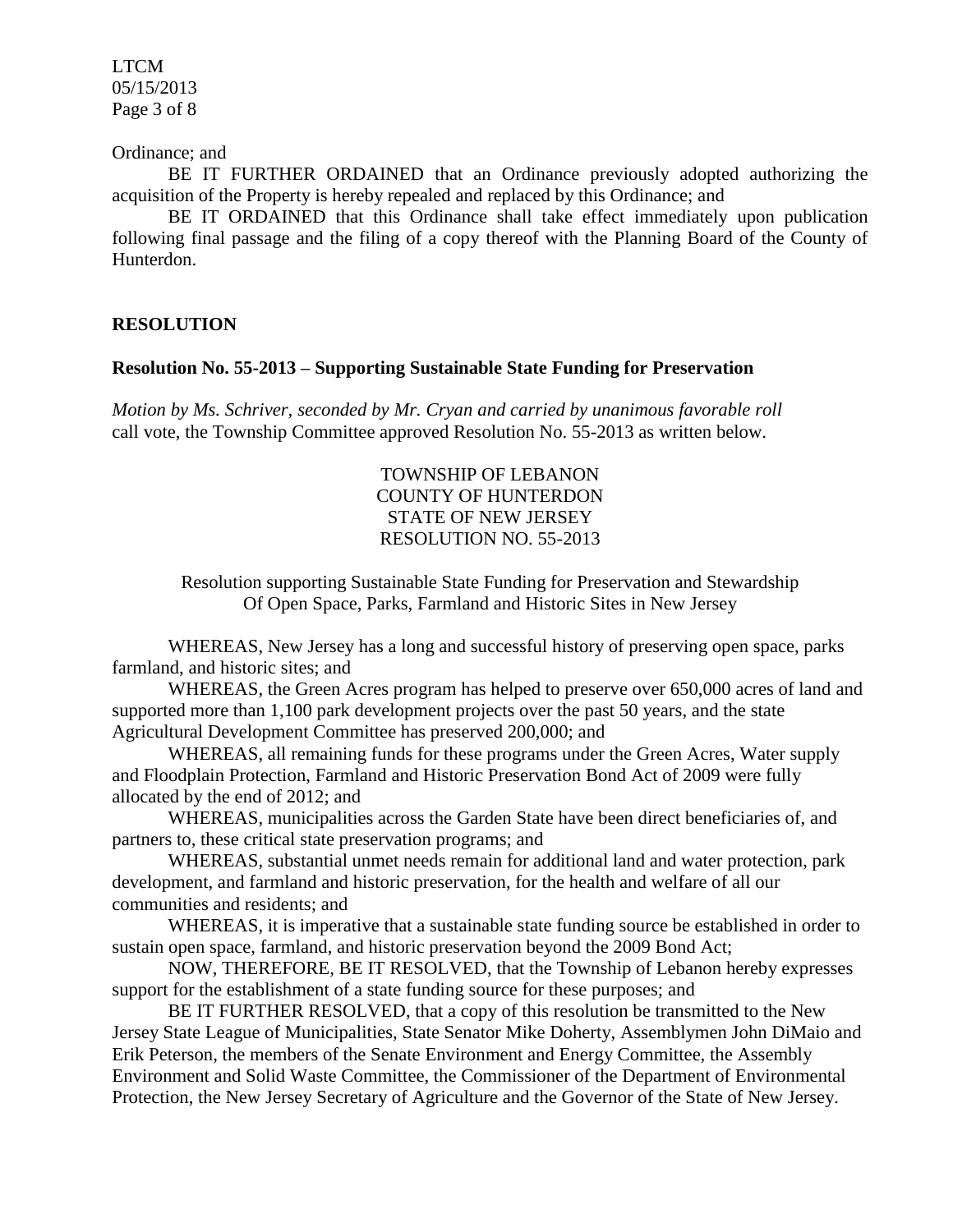LTCM 05/15/2013 Page 4 of 8

# **OLD BUSINESS**

# **DPW Manager – Appoint Summer Help**

Mayor McKee stated that the DPW Manager has advertised to seek summer help as authorized by the Township Committee. Mr. Gabriel has provided the Committee with recommendations for the appointments. The employees will be paid at a rate of \$13.50 per hour. Mr. Cryan stated that the appointments coincide with three DPW employees being out from work due to illnesses. Mr. Cryan stated that the primary function of the summer help will be mowing.

*Motion by Mr. Cryan, seconded by Ms. Schriver and carried by unanimous favorable roll call vote,* the Township Committee appointed Brandon Peshel and Nicholas Swanson as DPW Summer employees at a salary of \$13.50 per hour. The employees are to begin work immediately.

# **DPW Manager – Request to Seek Bids for Road Materials**

Mayor McKee stated that the DPW Manager has requested to seek bids for road materials. Mr. Cryan stated that Mr. Gabriel has prepared the bid specifications and is hopeful that bids will be received at a lesser cost than the Co-op pricing.

*Motion by Mr. Cryan, seconded by Ms. Schriver and carried by unanimous favorable roll call vote,* the Township Committee authorized the DPW Manager to seek bids for the black top in accordance with the proposal.

### **DPW Manager – Wood Chipper**

Mayor McKee stated that the DPW is in need of purchasing a wood chipper. Mr. Gabriel is requesting the chipper because the prior chipper is 23 years old and it would not be practical to repair it. In order to bring the old chipper back to a safe working order it would cost \$13,394.50. The new chipper, Model BC1500, which is comparable to the older chipper, can be purchased at a cost of \$39,097.00. Mr. Gabriel spoke to CFO and the chipper can be added to the Capital Budget for the 2013 year with the Committee's approval. The 2013 Capital Budget will have to be amended. Mr. Cryan stated that he and Mr. Gabriel discussed purchasing the chipper, reviewed the quotes and made a phone call to verify that they were in line with pricing and they are. Mr. Cryan stated that he has reservations in investing \$13,000.00 in a chipper that is 23 years old. Mr. Cryan stated that a trade in will be looked into. Ms. Schriver noted that the price will increase by \$10,000.00, in the near future, due to new emission regulations.

*Motion by Ms. Schriver, seconded by Mr. Cryan and carried by unanimous favorable roll call vote*, the Township Committee authorized the DPW Manager to purchase a New Vermeer Wood Chipper from NJPA Cooperative Purchasing at a cost of \$39,097.00.

### **Architect Keith Chambers Invoice**

Mayor McKee stated that this invoice was before the Committee once before. The Clerk of the Works Contract ended on Feb. 28, 2013; however, the Architect is billing for March  $1<sup>st</sup>$  and March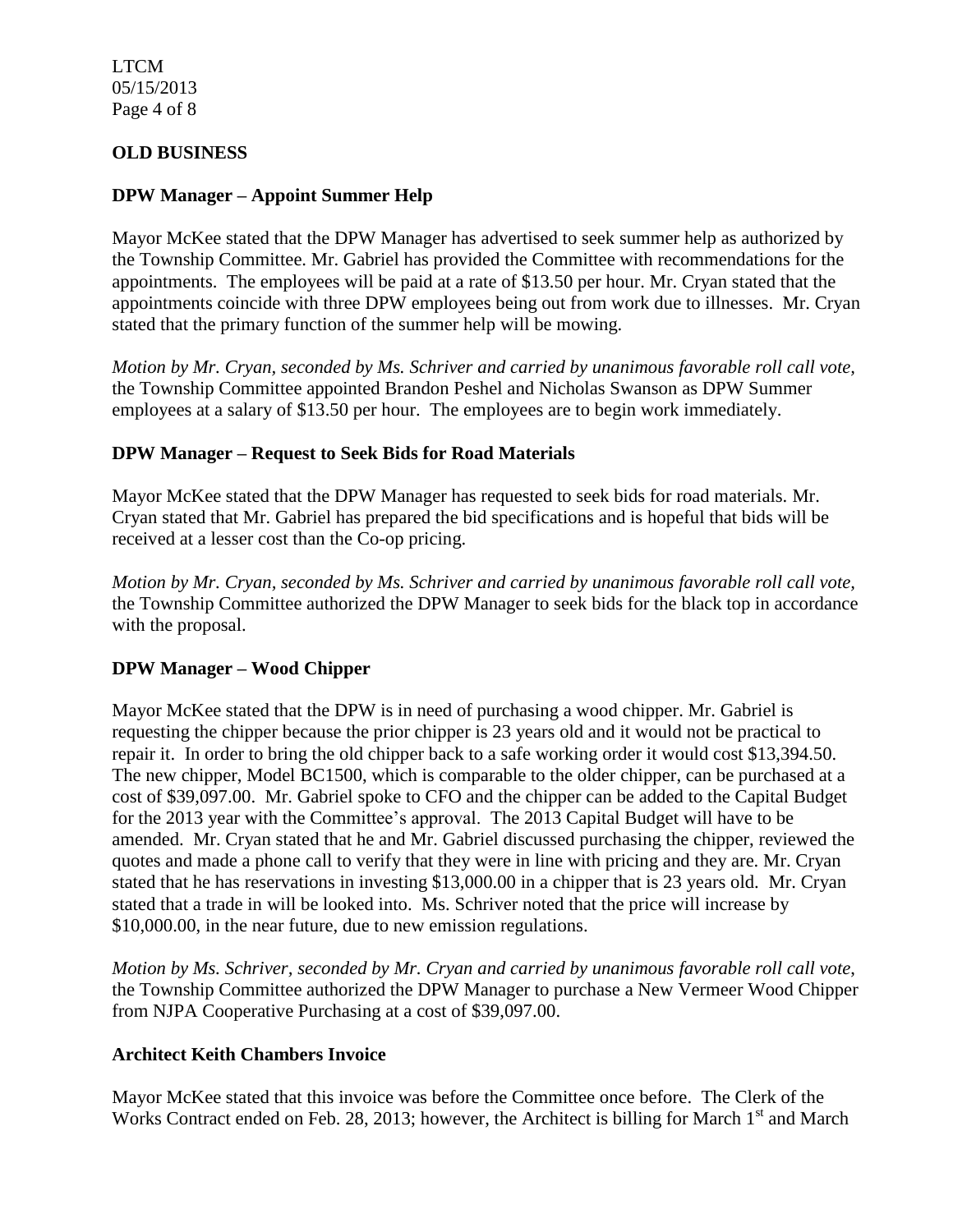LTCM 05/15/2013 Page 5 of 8

 $4<sup>th</sup>$  through March 6<sup>th</sup> of 2013. The completion of the Contract released the Onsite Supervisor from his position; however, he choose to work an additional 4 days in March. Mr. Cryan stated that it was unauthorized work and approval to continue with the work was not approved by the Committee.

*Motion by Mr. Cryan, seconded by Ms. Schriver and carried by unanimous favorable roll call vote,* the Township Committee instructed the Clerk to advise Architect Chambers that the Township will not be paying the \$800.00 invoice as the Contract period was effectively over on February 28, 2013 and the work conducted in March 2013 was unauthorized.

# **Maxwell Property – Land Acquisition**

Mayor McKee stated that at the last meeting the Committee discussed the surveying work that needs to be conducted at the Maxwell property. The Committee elected to appoint Surveyor Eldon Allen to perform the survey work; however, he did not have the level of insurance coverage that is required in the surveyor agreement. The Committee's feeling was that if Mr. Allen provides them with the type of insurance he has, they would like for him to conduct the work based on his estimate for the work. Mr. Allen's estimate was considerably less than others received. Attorney Cushing stated that Mr. Allen did not meet the insurance requirements as outlined in the agreement as they are fairly substantial.

*Motion by Ms. Schriver, seconded by Mr. Cryan and carried by unanimous favorable roll call vote,* the Township Committee appointed Eldon Allen to do the survey work at the Maxwell property.

### **Lebanon Township Fire Department**

Mayor McKee stated that the Fire Department was supposed to provide an EMS report this evening. The Fire Chief delivered the report to the Mayor prior to the meeting. Mayor McKee read the May 13, 2013 report as submitted by EMS Captain Al Bauer. Ms. Schriver stated that she asked for a detailed report of the calls answered and missed. The Committee needs to have the information included in their report.

### **NEW BUSINESS**

# **Quest Environmental – Well Maintenance (Fire Station No. 1 and the Fass Property)**

Ms. Schriver stated that Darin Vogel, of Quest Environmental, called her and both wells passed the tests and a letter was sent to the Fass family to notify them of such. However, Mr. Vogel feels that both wells should be serviced. There are two sentiment and two carbon filters that should be replaced.

*Motion by Ms. Schriver, seconded by Mr. Morrison and carried by unanimous favorable roll call* vote, the Township Committee authorized the Township Clerk to obtain a quote from Quest to conduct the recommended work.

# **PRESENTATION OF VOUCHERS**

Committee Members provided a description of vouchers exceeding \$1000.00.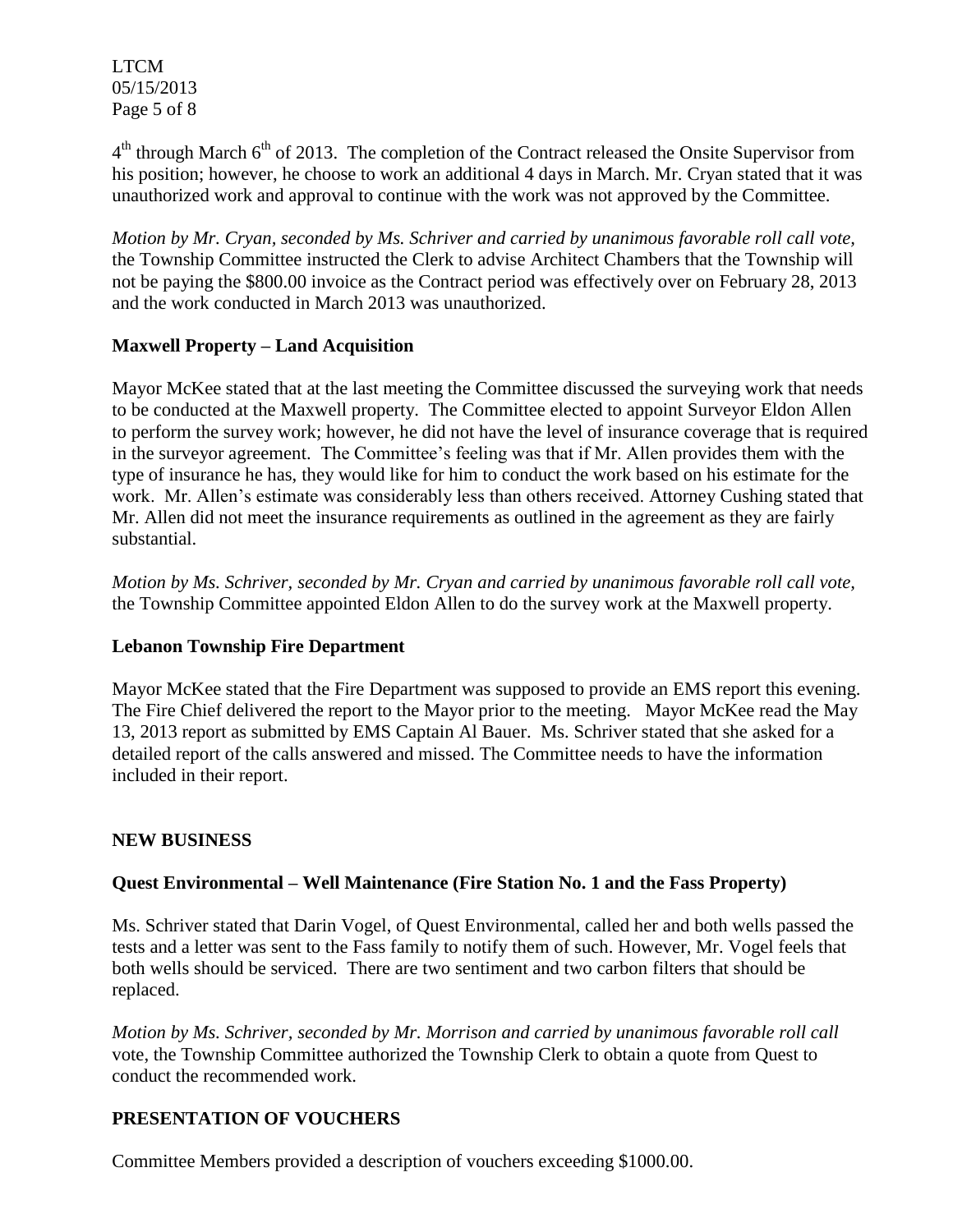LTCM 05/15/2013 Page 6 of 8

*Motion by Ms. Schriver, seconded by Mr. Morrison and carried by unanimous favorable roll call* vote, the Township Committee approved the May 15, 2013 bill list in amount of \$148,400.81.

# **CORRESPONDENCE**

a. Ms. Katie Maurer – East Hill Road Traffic

Ms. Katie Maurer sent a letter to the Committee stating concerns she has with commercial vehicles traveling on East Hill Road and over the small bridges in the Township. Mr. Cryan will speak to the County Engineer regarding the concerns raised by Mrs. Maurer. The Clerk will forward the letter on to the Police Chief for a traffic study to be conducted.

*Motion by Ms. Schriver, seconded by Mr. Cryan and carried by unanimous favorable roll call vote,*  the Township Committee referred Ms. Maurer's letter to the Lebanon Township Police Department and the Hunterdon County Road Supervisor for their analysis.

b. Tax Collector's Report for the Month of April 2013

# **PUBLIC COMMENTS**

*Motion by Ms. Schriver, seconded by Mr. Cryan, and carried by unanimous favorable roll call vote,* the Township Committee opened the Public Comment portion of the meeting at 7:31 p.m.

Mr. Anthony Casale asked what the status is of the Cell Tower Co-locator Agreement. Attorney Cushing sent a letter to the Cell Company attorney stating that they are to start paying rent, effective May 10, 2013. There has been no response from the attorney so the next step would be a stronger letter stating any reasonable steps the Township can take with respect to their approvals. Mr. Casale asked about the status of the Squad records. Mayor McKee stated that to the best of his knowledge there is not a large volume of documents and believes that the Township will need to accept them. Mr. Casale informed the Committee that when something is not listed on the agenda it does not give the public the opportunity to speak about it. Mr. Casale questioned why there is no Committee reports listed on the agenda. Mayor McKee stated that the Committee provides any reports they may have under Old Business or New Business. Mr. Casale asked about the appointment of Surveyor Eldon Allen and questioned that possibly the neighbor could have hired the surveyor and the Township reimburse them for the cost of the work. Attorney Cushing stated that the Committee cannot skirt around the fiscal laws and the process of the Township hiring the surveyor should not be that difficult. Mr. Casale stated that at the Planning Board meeting there was discussion about the COAH Fee Ordinance and stated his concerns with the development fees requirements. Mr. Casale stated that he feels that the problem with supplementing the COAH obligation had to do with failing to collect the fees and that there is nothing wrong with the ordinance. Mr. Casale suggested just collecting fees under the existing ordinance and seeing how it goes. Mr. Casale asked for the Committee to not enforce the ordinance pertaining to farm animals on lots less than five acres or on residential properties until the matter is resolved. Mr. Casale provided his reasons for his request. Mr. Casale asked if any part of the charges on Attorney Cushing's bill relate to lawsuits.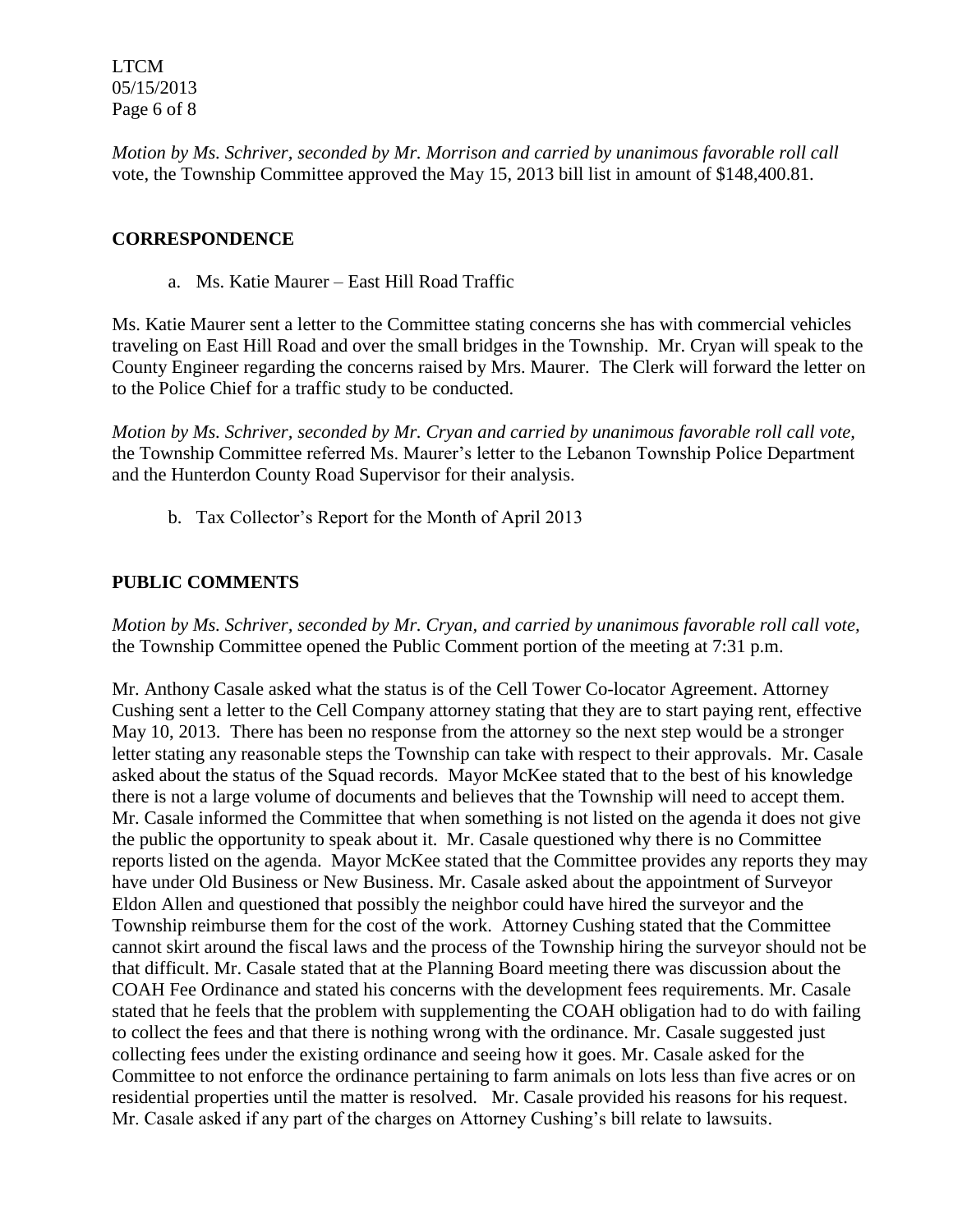LTCM 05/15/2013 Page 7 of 8

Ms. Laurie Hoffman stated that she feels that the Committee will be "opening up a can of worms" by taking action on the traffic on East Hill Road as any resident could write the same sort of letter for any of the streets in the Township. Ms. Hoffman stated that the State Police enforces weight limits on bridges and they will not come into Lebanon Township.

Mr. and Mrs. Doug Lamenze stated that they were at the last meeting regarding the right to bring their horse onto their property. Mr. Lamenze questioned why the Zoning Officer is practicing selective enforcing. Mr. and Mrs. Lamenze discussed with the Committee the opinion of the Zoning Officer and the ordinance. Mrs. Lamenze stated that the ordinance has never been enforced for anyone else and feels that they need clarification. Mayor McKee asked Mr. and Mrs. Lamenze about the housing of the horse, supplemental feeding and waste management. Mayor McKee stated that he does not think that the Committee can provide relief as there is a process and it needs to be followed. A sub-committee is being formed on the Planning Board to look into what amount of area is needed for a horse. Attorney Cushing stated that the Committee can change the zoning; however, any sort of zoning questions would go to the Zoning Officer who makes the determination. The appeal process is to then go to the Board of Adjustment for either an interruption or a variance. Attorney Cushing stated that Mr. and Mrs. Lamenze should go to the Board of Adjustment to make their argument. Attorney Cushing stated that the Township Committee does not have the authority to overrule the Zoning Officer. Ms. Schriver asked if the Planning Board is looking at other animals also.

Ms. Nancy Darois stated that trucks and traffic on the roads is getting worse and it has to do with Sandy.

Mr. John Knefsey, Vice President of Fire Department, stated that about a month ago the Fire Department received the approval of the Township Committee to occupy the former squad building; however, has not received a lease agreement to date. Mr. Knefsey asked where the Committee is with the agreement. Mayor McKee stated that the Committee has a proposed agreement for their review but has not discussed it. Mayor McKee stated that the Committee will try to bring the matter up for discussion at the next meeting. Mr. Knefsey asked if there was ever an insurance claim put in for the damage to the rear of the squad building resulting from Sandy. Mayor McKee stated that he does not believe so. Mr. Knefsey suggested filing a delayed claim with the insurance company to recover the money to fix the damage. Mr. Knefsey asked who the point person is for the food pantry as he needs to talk to them about matters pertaining to the use of the building. Mr. Knefsey stated that the fire extinguishers are either missing from the building or outdated. The Fire Department contacted the company that they deal with to have them taken care of. Mr. Knefsey informed the Committee that they have multiple applications in progress for grants and an architect will be looking into the possibility of widening the bay doors on the front of the building. The back of the building is protected with tiebacks. The flower beds are almost complete thanks to donations being received from local businesses. Mr. Knefsey stated that the room divider panels are in poor condition and they are looking into having them repaired. The Fire Department has also been looking into the warming center.

Mr. Victor Hoffman asked when the summer help will be starting and asked how many employees there are. Mr. Hoffman asked if the Township will be looking for additional help since the DPW is down 4 employees. Mr. Hoffman stated that he feels that the Township is running into trouble with the Capital Budget and asked if there a plan in place for rotating the Township's inventory. Mr. Hoffman stated that the horse is not going to hurt anyone.